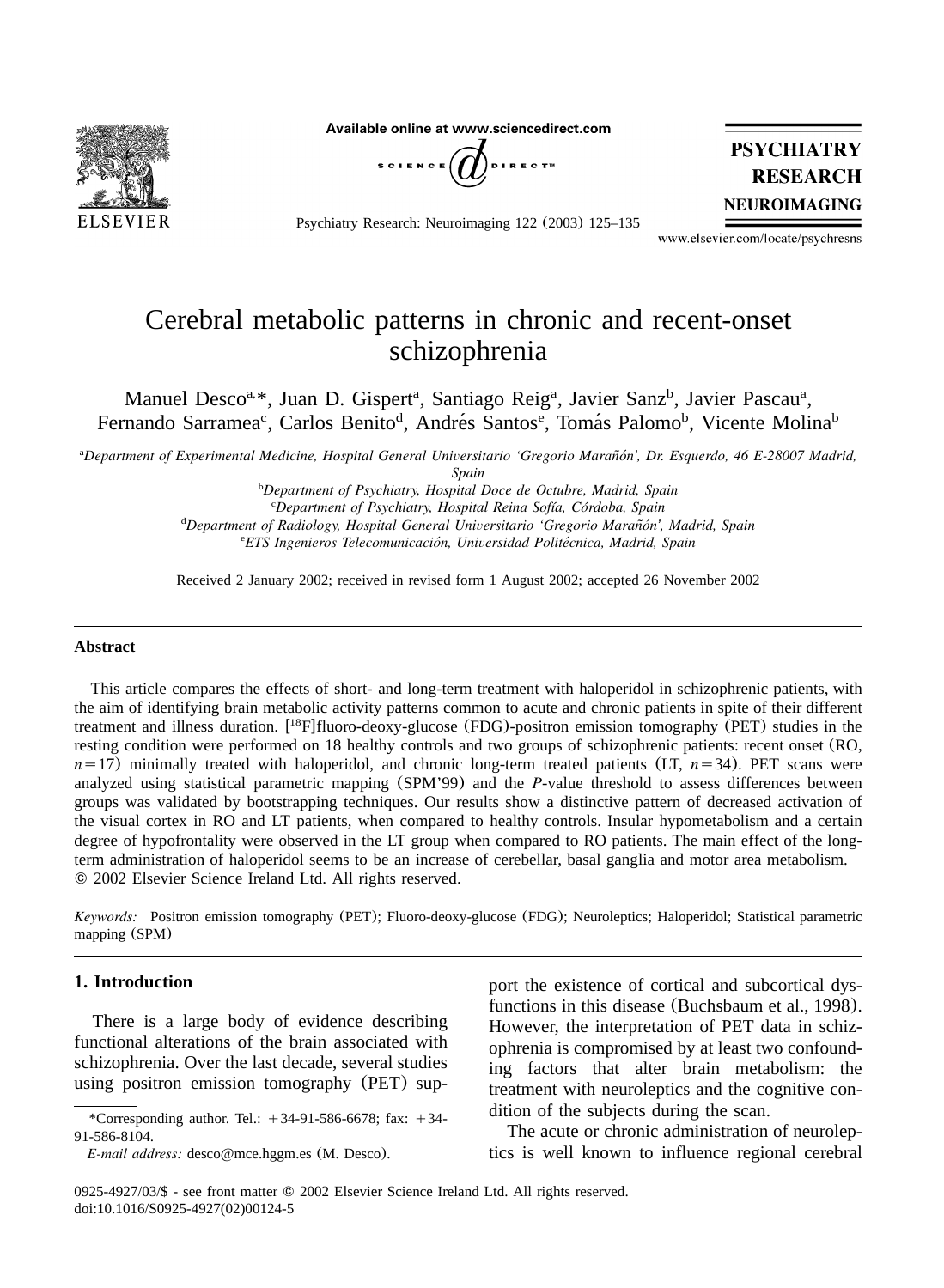<span id="page-1-0"></span>activity ([Miller et al., 1997](#page-9-0)). At least two effects seem clearly attributable to neuroleptic administration. First, a decrease in cortical activity, especially in the frontal lobe, detected even after short-term administration ([Holcomb et al., 1996; Wolkin et](#page-9-0) [al., 1996](#page-9-0)). Second, an increase of subcortical activity, largely replicated both after long- ([DeLisi](#page-9-0) [et al., 1985; Buchsbaum et al., 1987; Szechtman](#page-9-0) [et al., 1988; Holcomb et al., 1996](#page-9-0)) and short-term administration ([Bartlett et al., 1994](#page-8-0)).

It is unclear, however, if long-term treatment may lead to different effects on frontal activity than acute administration. A study in monozygotic twins concordant for schizophrenia demonstrated that the twins cumulatively receiving the higher doses of neuroleptics were more hyperfrontal ([Ber](#page-8-0)[man et al., 1992](#page-8-0)). Such resting 'hyperfrontality' may be related to schizophrenia itself, as reported in neuroleptic-naive ([Catafau et al., 1994](#page-8-0)) or previously treated ([Szechtman et al., 1988](#page-10-0)) patients, also being associated with the severity of symptoms ([Ngan et al., 2002](#page-9-0)).

The effect of the cognitive condition during the PET scan may interact with the effect of the treatment. For instance, the expected decrease in global activity induced by haloperidol ([Bartlett et](#page-8-0) [al., 1994; Holcomb et al., 1996; Wolkin et al.,](#page-8-0) [1996](#page-8-0)) can be overlapped by the increase of activity caused by the use of cognitive paradigms during the PET scan. In this regard, the analysis of PET scans of patients in a resting condition may complement the information obtained during cognitive activation. It is, moreover, conceivable that a hyperfrontal resting state might lead to a state of decreased potential for an adequate activation during the corresponding tasks, as suggested by the results of [Catafau et al.](#page-8-0) (1994).

Other factors, such as morphological and longterm neurochemical changes, may compromise the interpretation of the resting metabolic findings in chronic schizophrenia. The comparison of samples with and without these confounding factors and those derived from different treatment durations may help to elucidate the existence of common findings attributable to schizophrenia.

These facts put forward the interest of comparing patients with short- and long-term haloperidol treatment, to understand its mechanism of action

and its relation with other alterations caused by schizophrenia. Our study investigated these questions using (FDG) PET images obtained in the resting condition in two groups of patients (shortterm and long-term haloperidol treatment) and a matched control group. The study was analyzed using SPM methods and validated the SPM significance threshold by means of resampling techniques.

# **2. Methods**

## *2.1. Subjects*

A total of 51 schizophrenic patients (DSM-IV) and 18 control volunteers were studied. Patients were divided into two groups: recent onset (RO,  $n=17$ , 14 males, all paranoid) and long-term treated patients (LT,  $n=34$ , 21 males; 32 paranoids and two undifferentiated). The RO group included patients with an illness onset up to 3 years before their first visit to the psychiatrist. All these RO patients only received a minimal treatment of 5  $mg/day$  of haloperidol for 2 days before the PET study, ceasing 12 h before undergoing the scan. The group of LT patients had received different typical antipsychotics during their illness. To homogenize treatment conditions, LT patients were switched to a standard treatment of haloperidol  $(10 \text{ mg/day})$  for at least 4 weeks before the first PET scan, and in the morning of the study day they received the last dose.

SANS and SAPS scales were used for the evaluation of symptoms, and diagnosis was confirmed using the SCID interview (Patient version). Illness onset was defined as the earliest documented time at which the patient met the schizophrenia criteria of DSM-IV. Because of the nature of the patient groups, illness duration was significantly longer in LT patients than in the RO group  $(t=5,09, d.f. = 49, P < 0.001)$ . There were also age differences, LT patients being significantly older than the RO patients  $(t=4,37, d.f. = 49, P < 0.001)$ . No significant differences were observed in any of the symptom scores ([Table 1](#page-2-0)).

Any antecedent of psychiatric disorder or treatment was excluded in control subjects. Educational status lower than college level was required in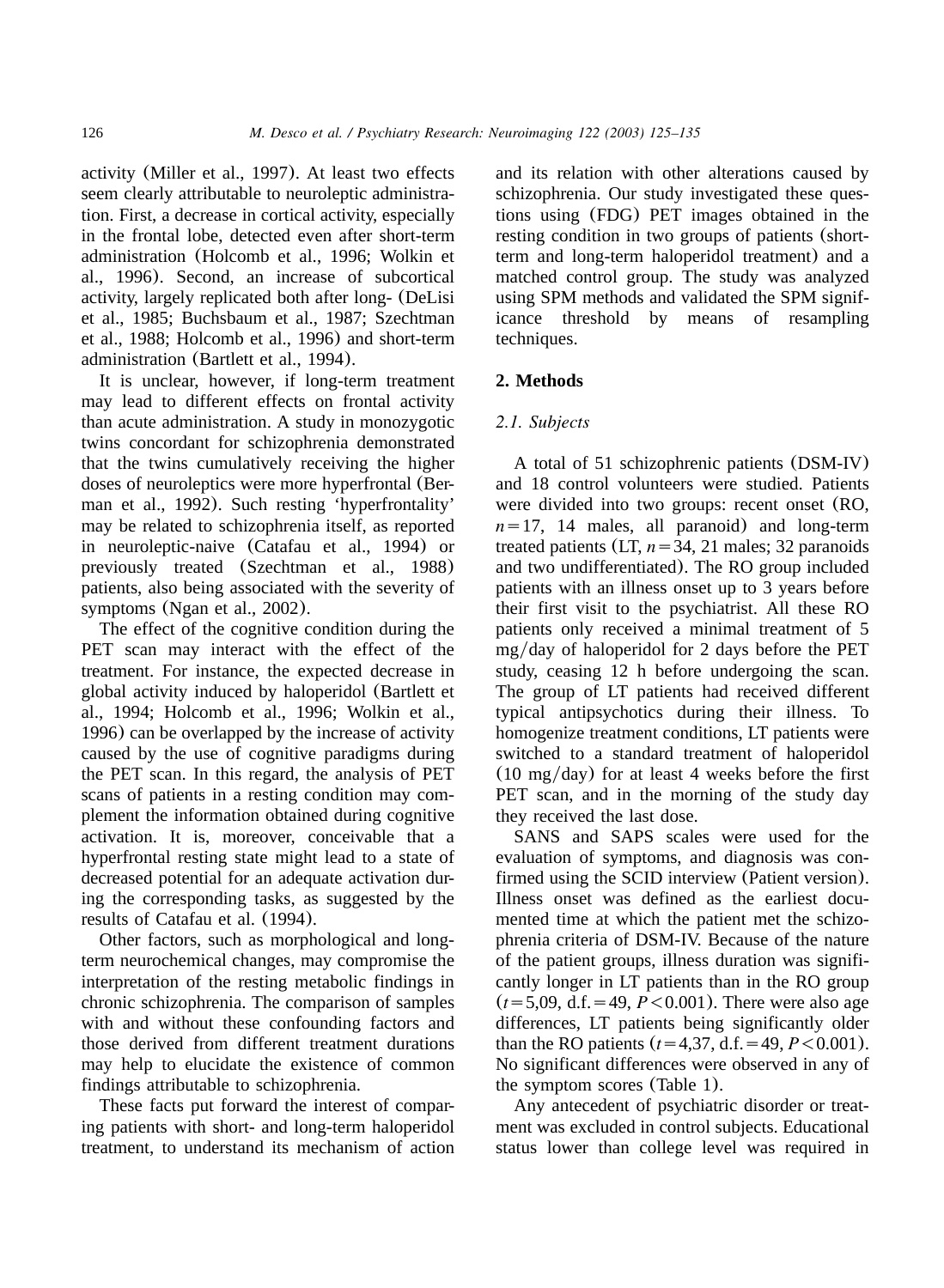<span id="page-2-0"></span>Table 1

Mean (standard deviation) of clinical SAPS and SANS scores, and demographic characteristics of the patient and control groups

|                                    | Recent onset<br>$(n=17)$ | Long-term<br>$(n=34)$ | Controls<br>$(n=18)$ |
|------------------------------------|--------------------------|-----------------------|----------------------|
|                                    |                          |                       |                      |
| Age (years)                        | 23.68 (4.04)             | 36.05 (12.53)         | 29.63 (9.87)         |
| Education (years)                  | 10.19(3.51)              | 9.39(2.74)            | 11.94 (3.39)         |
| Parental socio-<br>economic status | 1.9(0.9)                 | 2.0(1.0)              | 2.1(0.9)             |
| Height $(cm)$                      | 171.05 (9.13)            | 167.85(9.70)          | 169.38 (12.11)       |
| Duration (years)                   | 1.16(0.87)               | 11.26(10.30)          |                      |
| Age at onset (years)               | 24.76 (8.17)             | 24.11 (5.88)          |                      |
| <b>Hallucinations</b>              | 8.58(6.09)               | 9.96(5.49)            |                      |
| Delusions                          | 16.44 (8.98)             | 18.56 (9.20)          |                      |
| Bizarre behavior                   | 5.26(3.91)               | 5.75 (3.99)           |                      |
| Thought disorder                   | 5.97(5.71)               | 9.37(6.96)            |                      |
| Alogia                             | 5.40 (5.38)              | 8.37(6.33)            |                      |
| Affective blunting                 | 11.86 (9.88)             | 14.21 (8.46)          |                      |
| Apathy                             | 6.70(4.40)               | 8.18(4.41)            |                      |
| Anhedonia                          | 12.12 (7.98)             | 14.00(5.60)           |                      |
| Attention                          | 2.88(2.09)               | 3.37(2.98)            |                      |

order to properly match the patient group. Neither height nor educational level differed significantly between patients and control subjects (Table 1). No differences in parental education or socioeconomic status ([Hollingshead and Frederick, 1953](#page-9-0)) were observed between patients and controls.

Exclusion criteria for both patients and controls were as follows: neurological illness, history of cranial trauma with loss of consciousness, past or present substance abuse excluding nicotine or caffeine or any current treatment with known CNS action. All patients and controls also underwent an MRI scan to exclude any clinically relevant abnormality as judged by an expert radiologist blind to the diagnosis.

After complete description of the study to the subjects, written informed consent was obtained from each patient and from a first-degree relative. The research and ethical boards of the participant institutions endorsed the study.

# *2.2. PET procedure*

PET studies were obtained with a Posicam EZL PET scanner 20 min after the injection of 370 MBq of 18-FDG. Matrix size was  $256\times256\times61$ , and slices were 2.6 mm thick. Subjects were instructed to lie down in a supine position in a dark and silent room with eyes open and ears unplugged from 10 min before FDG administration and for 20 additional minutes before image acquisition. They did not receive any special instruction except to try to keep as relaxed as possible. The PET study was performed after a fasting period of over 6 h. Coffee and psychoactive beverages were not allowed.

#### *2.2.1. Image analysis*

PET images were analyzed with the SPM99 software package (from the Welcome Department of Cognitive Neurology, London, UK) ([Fracko](#page-9-0)[wiak et al., 1997](#page-9-0)). Studies were transformed into Talairach stereotactic space ([Talairach and Tour](#page-10-0)[noux, 1988](#page-10-0)) warping each scan to a reference template image that already conformed to the standard space. Images were reformatted to a final voxel size of  $2\times2\times2$  mm and smoothed using an isotropic Gaussian kernel of  $12\times12\times12$  mm FWHM. The gray-level threshold was set to 0.8, i.e. only voxels with an intensity level above 0.8 of the mean level for that scan were included in the statistical analysis.

# *2.3. Statistics*

The intensity normalization method used to remove the confounding effect of intersubject dif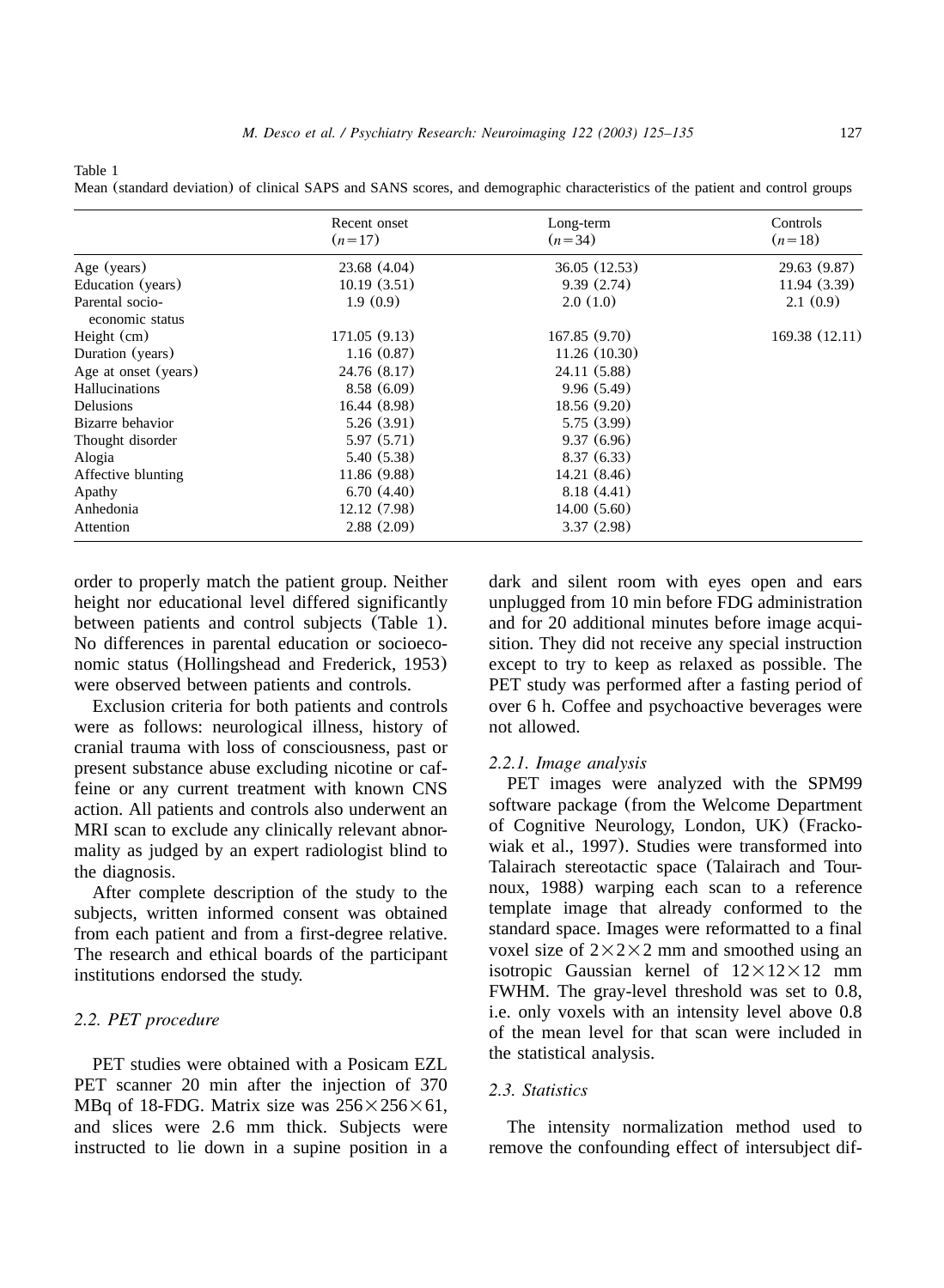ferences in global activity was ANCOVA. This method provided the best results in terms of variance stabilization, being the grand mean of CVs (coefficient of variation) of the residuals of the statistical model lower (0.1111) than that provided by proportional scaling (0.1139).

The statistical model used in the SPM analysis was an ANCOVA of three groups using age as a covariate. Comparisons among groups were performed by defining the appropriate contrasts in the SPM design. Considering the three groups of subjects (controls, RO, LT), common differences between controls and all schizophrenic patients were assessed with the contrasts  $(2, -1, -1)$ (testing hyper-activations in controls) and  $(-2, 1, 1)$ 1) (testing hyper-activations in patients), whereas for testing differences between patient groups, the contrasts  $(0, 1, -1)$  and  $(0, -1, 1)$  were applied.

Setting the proper thresholds to consider an observed *P*-value as significant is critical in these type of studies ([Andreasen, 1996](#page-8-0)). For this reason, we carried out a validation procedure to determine the adequate level of significance for our data. Assuming that no significant differences should be expected within the control group, we used a bootstrap random resampling technique to extract 200 random subgroups on which we performed the same tests as on the patient groups ([Efron and](#page-9-0) [Tibshirani, 1986](#page-9-0)). This procedure provided an empirical validation of the significance levels used throughout the study.

The clinical significance of the changes in metabolism is graded into three different levels of evidence: L1, peak-height corrected *P*-value below 0.05; L2, extent-corrected *P*-value below 0.05; and L3, uncorrected *P*-value below 0.001. These levels of significance allow us to label those clusters that also meet more restrictive criteria beyond the uncorrected *P*-level of  $(P<0.001)$ , thus highlighting stronger effects and facilitating the comparison with other studies that make use of alternative thresholds equivalent to our L1 and L2.

## **3. Results**

Results are presented as statistical maps showing pixels with an uncorrected *P*-value above  $P \leq$ 0.001 (L3 criterion) overlaid on an MRI template

(the T1 weighted anatomical image of SPM99). [Table 2](#page-4-0) summarizes the results of the different comparisons, indicating regions with significant differences, the SPM coordinates of its statistical maximum, the number of voxels, its *z*-score and the evidence criteria as defined above.

# *3.1. Schizophrenic patients vs. control subjects*

The control group showed higher metabolism in the visual cortex and bilateral insula ([Fig. 1](#page-4-0)). Patients showed higher metabolism in motor area (bilateral) and bilateral inferior temporal areas and cerebellum ([Figs. 2 and 5](#page-5-0)).

#### *3.2. LT vs. RO patients*

This comparison revealed higher metabolism in long-term patients (LT) in motor and inferior  $temporal$  areas as well as in pallidum/putamen, and cerebellum ([Fig. 3](#page-5-0)). Recent onset patients (RO) showed higher metabolism in the insula, bilateral dorsolateral prefrontal cortex and anterior cingulate ([Figs. 4 and 5](#page-6-0)).

# **4. Discussion**

# *4.1. Differences attributable to long-term vs. shortterm haloperidol treatment*

In our study, hyperactivity of the motor area and cerebellum was found in the comparison between patients and controls and also in the comparison between RO and LT patients. This finding is probably an effect of long-term haloperidol treatment. Motor side effects of classical neuroleptics have been directly related to the activity of the motor cortex ([Molina Rodriguez et al.,](#page-9-0) [1997](#page-9-0)).

On the other hand, the cerebellum is a key element of the motor system ([Fox and Williams,](#page-9-0) [1970](#page-9-0)). An increase of cerebellar activity with haloperidol was described by [Bartlett et al.](#page-8-0) (1994), allowing us to relate the higher metabolism in LT patients with longer treatment. Although Barlett's study was performed in healthy volunteers, it is likely that the same effect would be observed in patients because this increase has not been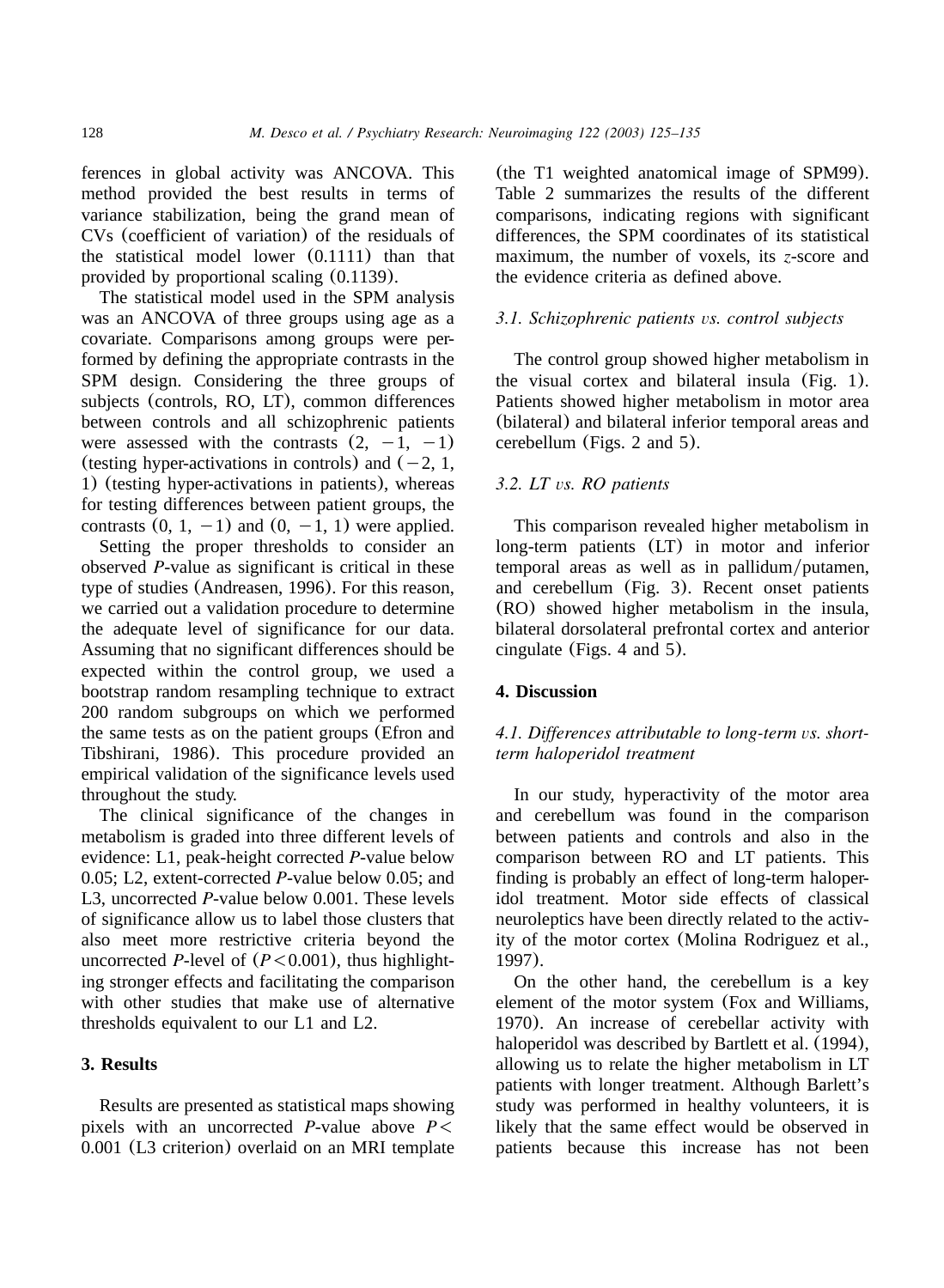<span id="page-4-0"></span>Table 2

Regions showing significant differences of activity for each group comparison

| Region                                           | x,y,z                | $Z_{\rm max}$ | $N_{\rm{vox}}$ | LOE            |
|--------------------------------------------------|----------------------|---------------|----------------|----------------|
| Ctrl $(N=18)$ >Schi $(N=17+34)$ (Figs. 1 and 5)  |                      |               |                |                |
| Primary visual                                   | $16, -66, -4$        | 3.74          | 114            | L <sub>3</sub> |
| Insula $(L)$                                     | 42, 14, 0            | 3.71          | 129            | L <sub>3</sub> |
| Insula $(R)$                                     | $-38, 20, 2$         | 3.49          | 23             | L <sub>3</sub> |
| Ctrl $(N=18)$ < Schi $(N=17+34)$ (Figs. 2 and 5) |                      |               |                |                |
| Motor $(L \text{ and } R)$                       | $-8, -28, 70$        | 5.05          | 10 187         | L1             |
| Inferior temporal $(R)$                          | $-40, 6, -38$        | 4.31          | 390            | L <sub>3</sub> |
| Inferior temporal (L)                            | 44, 2, $-36$         | 3.99          | 264            | L <sub>3</sub> |
| Cerebellum $(R)$                                 | $-40, -66, -38$      | 3.54          | 456            | L <sub>3</sub> |
| Cerebellum (M)                                   | $-2$ , $-70$ , $-42$ | 3.35          | 327            | L <sub>3</sub> |
| LT $(N=34)$ >RO $(N=17)$ (Fig. 3)                |                      |               |                |                |
| Motor $(R)$                                      | $-14, -32, 48$       | 5.43          | 1556           | L1             |
| Motor $(L)$                                      | $16. -46.58$         | 4.93          | 1489           | L1             |
| Cerebellum (M)                                   | $8. -70. -48$        | 3.96          | 836            | L2             |
| Cerebellum $(L)$                                 | $18. -36. -44$       | 3.95          | 226            | L <sub>3</sub> |
| Inferior temporal (L)                            | $34. -14. -32$       | 3.74          | 331            | L <sub>3</sub> |
| Cerebellum $(R)$                                 | $-14, -38, -40$      | 3.73          | 286            | L <sub>3</sub> |
| Pallidum/putamen $(R)$                           | $-22, 2, -12$        | 3.65          | 128            | L <sub>3</sub> |
| Inferior temporal $(R)$                          | $-42, -28, -24$      | 3.63          | 217            | L <sub>3</sub> |
| Pallidum/putamen (L)                             | $36, -2, -2$         | 3.56          | 186            | L <sub>3</sub> |
| LT $(N=34) <$ RO $(N=17)$ (Fig. 4)               |                      |               |                |                |
| Insula $(R)$                                     | $-40, 18, 6$         | 4.14          | 346            | L3             |
| Anterior cingulate                               | $-2, 34, 40$         | 4.01          | 481            | L <sub>3</sub> |
| Dorsolateral prefrontal (L)                      | 34, 50, 10           | 3.96          | 499            | L <sub>3</sub> |
| Dorsolateral prefrontal (L)                      | 56, 22, 26           | 3.65          | 139            | L <sub>3</sub> |
| DLPF(R)                                          | $-50, 12, 26$        | 3.24          | 31             | L <sub>3</sub> |
|                                                  |                      |               |                |                |

For each region, the table shows the SPM coordinates of the maximum, its *z*-value, the number of voxels and the level of evidence. Levels of evidence (LOE) are: L1, peak-height corrected *P*-value lower than *P*-0.05; L2, extent-corrected *P*-value lower than *P*-0.05; L3, uncorrected *P*-value below *P*-0.001 (see [Section 2](#page-1-0) for details). The figure showing the corresponding SPM maps are indicated.

described as a trait of schizophrenia. In addition, our results show that the magnitude of the differences between LT and RO groups in the cerebellum was similar to that found in the motor cortex.

Classical neuroleptics are known to increase basal ganglia activity ([DeLisi et al., 1985; Buchs](#page-9-0)[baum et al., 1987; Bartlett et al., 1994; Holcomb](#page-9-0) [et al., 1996](#page-9-0)), which is consistent with the higher



Fig. 1. Regions with significantly decreased metabolic activity in patients as compared with controls: primary visual and bilateral insula.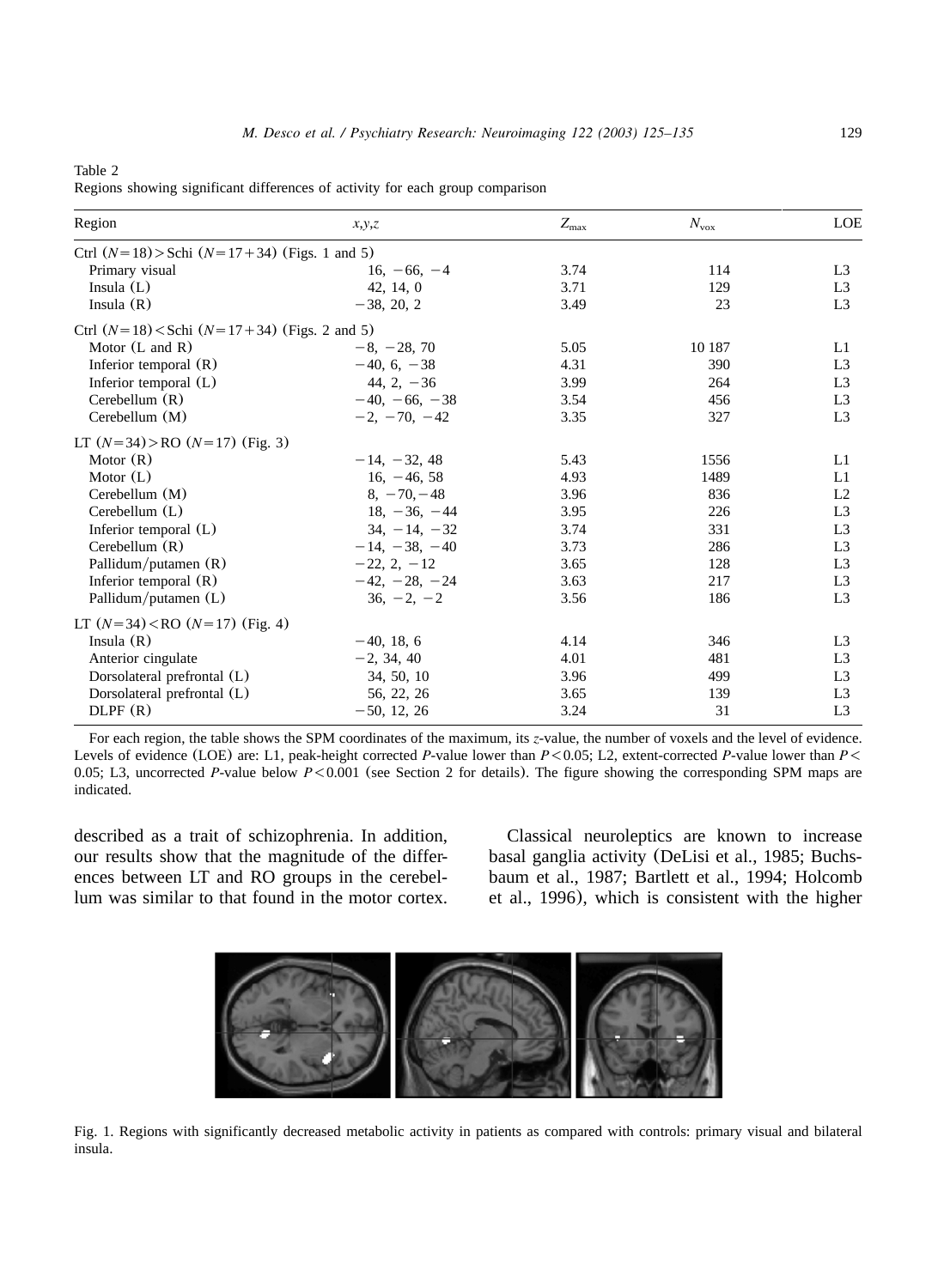<span id="page-5-0"></span>

Fig. 2. Regions with significantly higher activity in patients as compared with controls: primary motor, cerebellum and inferior temporal.



Fig. 3. Regions with significantly higher activity in long-term compared with recent-onset patients: primary motor, cerebellum inferior temporal and pallidum-putamen.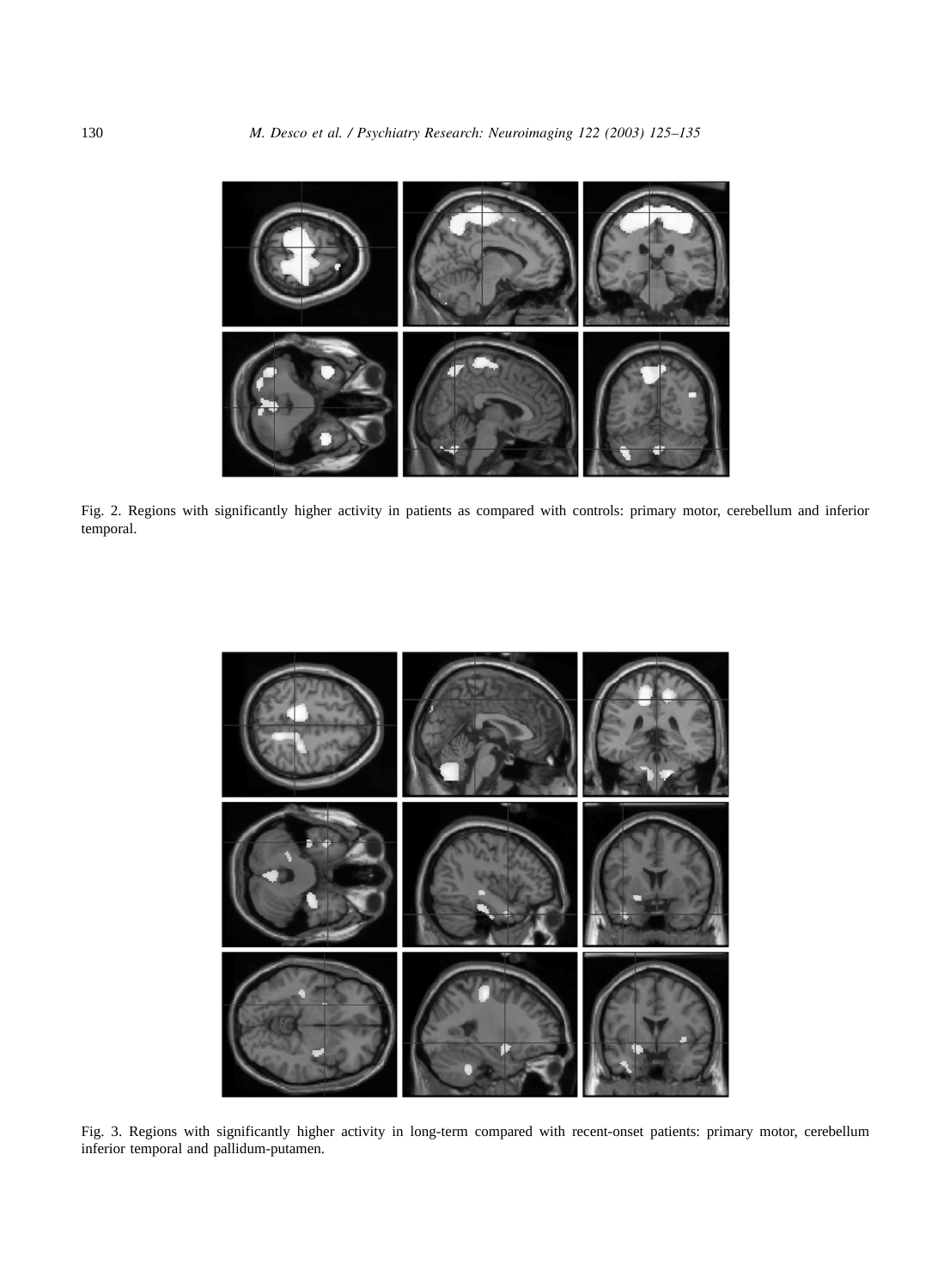<span id="page-6-0"></span>

Fig. 4. Regions with significantly lower activity in long-term as compared with recent-onset patients: insula, anterior cingulate and dorsolateral prefrontal.

metabolic rate at this level in the LT patients. Such an increase is observed even on short-term treatment ([Bartlett et al., 1994](#page-8-0)). The absence of higher activity in pallidum-putamen in our pooled group of patients compared with controls may be explained by the existence of decreased striatal activity in schizophrenia prior to treatment, as has been reported for neuroleptic-naive patients ([Buchsbaum et al., 1992; Shihabuddin et al.,](#page-8-0) [1998](#page-8-0)).

A higher activity in the inferior temporal region was found in the LT patients compared with the RO group. Previous studies ([Vita et al., 1995;](#page-10-0) [Andreasen et al., 1997](#page-10-0)) showed a reduction of metabolism in the temporal cortex of neurolepticnaive patients with respect to controls, not replicated in neuroleptic-withdrawn cases ([Vita et al.,](#page-10-0) [1995](#page-10-0)). It is therefore unlikely that these metabolic changes were just a consequence of the schizophrenia. All these data together allow us to hypothesize a long-term effect of neuroleptics increasing temporal, cerebellar and motor cortex activity in schizophrenic patients.

## *4.2. Findings attributable to schizophrenia*

Patients showed hypoactivity of the primary visual area. This finding is not likely to be an artifact due to somnolence induced by the haloperidol, since other studies in neuroleptic-naive patients have also described a similar hypoactivity in resting-condition PET scans ([Andreasen et al.,](#page-8-0) [1997](#page-8-0)), as well as hypometabolism in Brodmann area 19 in chronic patients ([Kim et al., 2000](#page-9-0)). The absence of differences in the visual area between the LT and RO groups is another argument against a pharmacological origin of this finding. Moreover, [Bartlett et al.](#page-8-0) (1994) did not detect visual hypoactivation in haloperidol-treated healthy controls. An explanation for this hypoactivation might come from the hypoactivity of the NMDA-type receptors for glutamate, a mechanism that has been previously related to schizophrenia ([Olney et al., 1999;](#page-9-0) [Tamminga, 1999](#page-9-0)). Administration of ketamine, an NMDA antagonist, produced hypoactivation of the primary visual area in schizophrenic patients ([Lah](#page-9-0)[ti et al., 1995](#page-9-0)).

Compared with controls, patients in our study showed insular hypometabolism. This finding can be interpreted as an effect of the disease, as it is supported by previous evidence of insular volume reduction ([Goldstein et al., 1999; Wright et al.,](#page-9-0) [1999; Crespo-Facorro et al., 2000](#page-9-0)) and decreased insular activity during verbal generation tasks ([Curtis et al., 1998](#page-9-0)). Decreased insular activity has also been reported in patients that showed higher error rates during a task involving suppression of reflexive saccadic eye movements and during the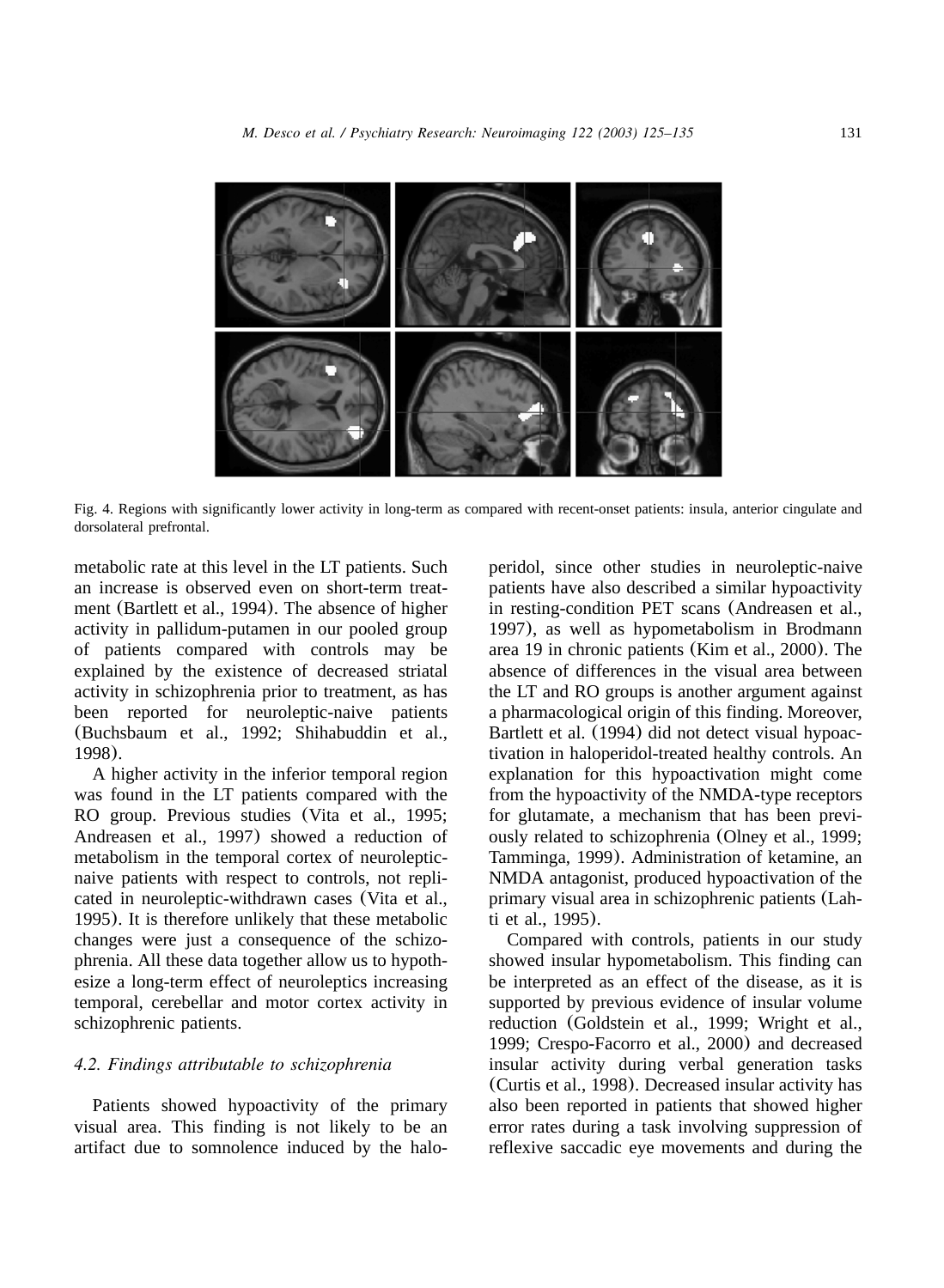

Fig. 5. Detailed description of the results of [Table 2,](#page-4-0) showing the differences between controls and the two groups of schizophrenic patients. The bar graph shows the effect size (in % of global metabolism units) and 90% confidence interval for each comparison.

Wisconsin Card Sorting Test ([Crawford et al.,](#page-9-0) [1996](#page-9-0)). The possibility that the changes in insular metabolism were a secondary effect of the treatment cannot be totally ruled out, but there are some arguments against this hypothesis: previous studies on the effect of haloperidol did not show any selective decrease of insular activity ([Bartlett](#page-8-0) [et al., 1994; Holcomb et al., 1996](#page-8-0)), whereas insular hypometabolism was found in the resting condition in chronic schizophrenia after a neuroleptic washout longer than 3 weeks ([Kim et al., 2000](#page-9-0)).

The thalamus sends excitatory projections to both the visual cortex and insula ([Mufson and](#page-9-0) [Mesulam, 1984](#page-9-0)). Thus, the thalamic defect described in schizophrenia ([Pakkenberg, 1992;](#page-9-0)

[Andreasen et al., 1994; Buchsbaum et al., 1996](#page-9-0)), may also contribute to the decreased activation of structures expected to be metabolically active during the resting condition.

The comparison between LT and RO patients in our study also showed dorso-lateral prefrontal cortex hypometabolism in the former group, in agreement with the absence of resting hypofrontality in the initial stages of schizophrenia ([Catafau](#page-8-0) [et al., 1994](#page-8-0)). This difference between RO and LT patients might relate to the longer illness duration in the LT group, which may produce progressive frontal atrophy ([Gur et al., 1998; Rapoport et al.,](#page-9-0) [1999](#page-9-0)). An effect of chronic treatment could have also contributed to the lower frontal activity in LT patients ([Holcomb et al., 1996](#page-9-0)), though [Szechtman](#page-10-0) [et al.](#page-10-0) (1988) did not find hypofrontality after 7.4 years of medication with classical neuroleptics. Besides, [Berman et al.](#page-8-0) (1992) showed that higher cumulative exposure to neuroleptics in twins concordant for schizophrenia was not associated with hypofrontality.

We cannot discriminate if the hypoactivity in the cingulum of the LT patients is a chronic effect of schizophrenia, of the treatment, or both. Available evidence supports decreased activity ([Tam](#page-10-0)[minga et al., 1992; Ebmeier et al., 1995](#page-10-0)), lower *N*-acetyl-aspartate levels ([Deicken et al., 1997](#page-9-0)) and reduced neuronal density ([Benes, 1993](#page-8-0)) in this region in schizophrenia, although its activity has also been shown to decrease with haloperidol ([Bartlett et al., 1994; Holcomb et al., 1996](#page-8-0)).

The difference in sex distribution between the LT and RO groups might have somehow distorted our results, considering the study of [Gur et al.](#page-9-0) ([1995](#page-9-0)) showing that normal males show higher activity in the cerebellum and lower activity in the cingulate. However, despite the fact that the LT group had a greater proportion of females, the metabolic changes were not in consonance with the results of [Gur et al.](#page-9-0) (1995) Thus, it seems unlikely that our comparison between patient groups was affected by gender.

A possible limitation of our approach could be the use of a resting cognitive condition. Nevertheless, PET studies in non-resting conditions can also lead to a difficult interpretation of the changes since the use of tasks with a strong frontal com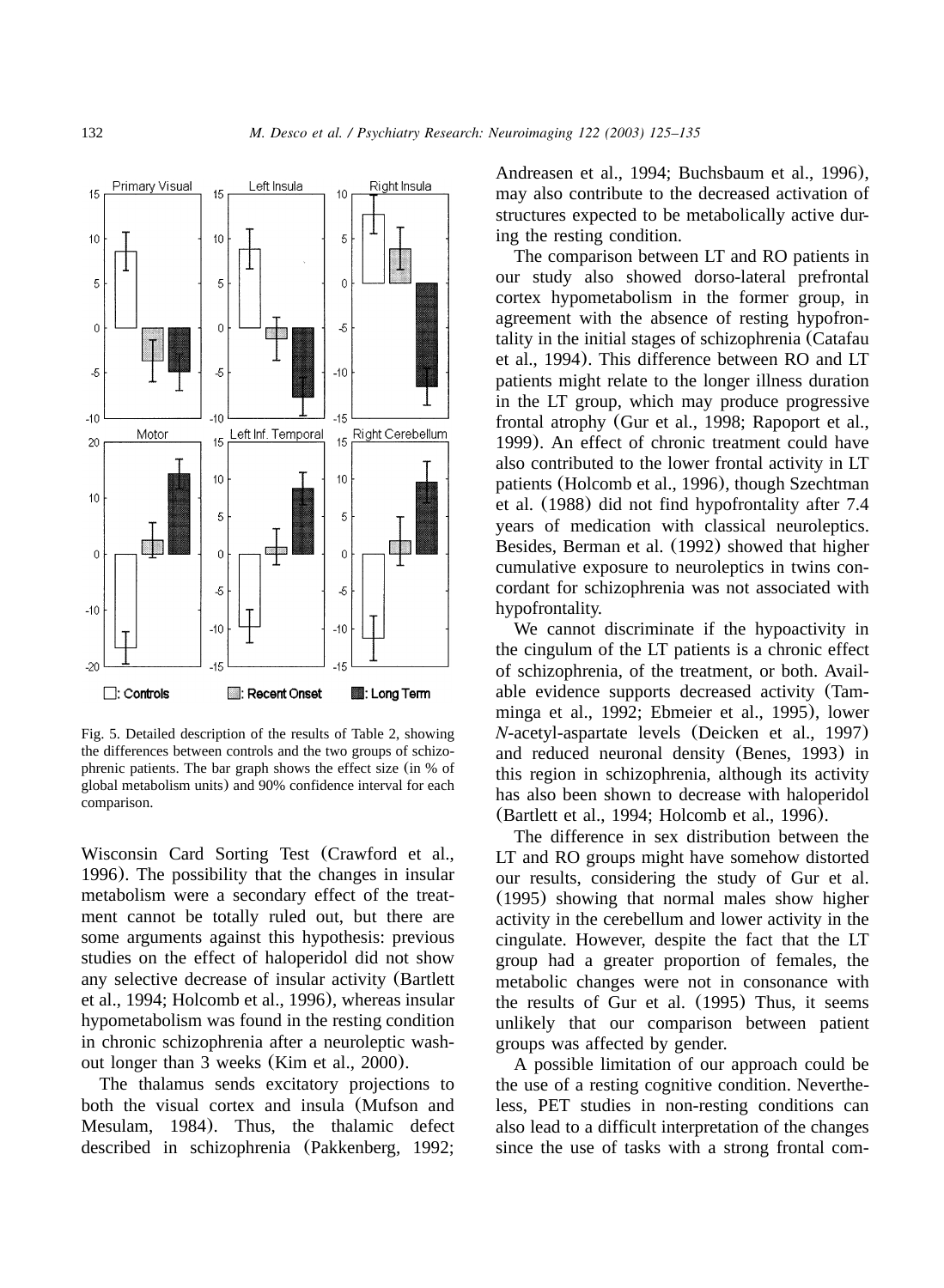<span id="page-8-0"></span>ponent that increases activity (Andreasen et al., 1992; Catafau et al., 1994; Miller et al., 1997) may interact with the decrease due to neuroleptics ([Holcomb et al., 1996](#page-9-0)).

There are some important methodological concerns in the analysis of PET data using SPM techniques that may lead to discrepant results in the literature. A possible source of inaccuracies is the spatial normalization, since it is common practice to use the template provided with SPM (based on  $^{15}$ O-water) to normalize FDG images. To date, it is not known to what extent this may alter the results. Other SPM processing parameters such as the type of intensity normalization or the degree of smoothing must be meticulously reported since they may also account for differences in the results.

Another important issue is the diversity of *P*value thresholds accepted as significant in different studies. This problem relates to the multiple comparison problem in statistics, and has no universally accepted solution. Our approach has been to validate the particular *P*-value thresholds used throughout the study on the basis of bootstrapping techniques, therefore being more robust than any arbitrary selection, as it is done in most SPM studies. We have also labeled our findings according to evidence levels, in such a way that possible future comparisons with other works or metaanalysis should be easier.

In summary, our findings support the existence of a distinctive pattern of metabolic brain activity in the resting condition in schizophrenia characterized by a decreased activation of visual cortex in RO and LT patients, insular hypometabolism and a certain degree of hypofrontality in the LT group. Long-term administration of haloperidol increased cerebellar and motor area metabolism, and to a lesser extent, decreased frontal activity.

#### **Acknowledgments**

The authors wish to thank Dr M.A. Pozo and Dr A. Maldonado from the 'Centro PET Complutense' for their advice and cooperation in performing the PET scans. This work has been partially supported by grants from Comunidad de Madrid (III PRICIT), Fundación La Caixa  $(99/042-00)$ and FIS  $(00/0036)$ .

#### **References**

- Andreasen, N.C., 1996. PET and the  $[{}^{15}O]H_2O$  technique, part 2: choosing a significance threshold. American Journal of Psychiatry 153, 156.
- Andreasen, N.C., Arndt, S., Swayze II, V., Cizadlo, T., Flaum, M., O'Leary, D., Ehrhardt, J.C., Yuh, W.T., 1994. Thalamic abnormalities in schizophrenia visualized through magnetic resonance image averaging. Science 266, 294–298.
- Andreasen, N.C., O'Leary, D.S., Flaum, M., Nopoulos, P., Watkins, G.L., Boles Ponto, L.L., Hichwa, R.D., 1997. Hypofrontality in schizophrenia: distributed dysfunctional circuits in neuroleptic-naive patients. Lancet 349, 1730–1734.
- Andreasen, N.C., Rezai, K., Alliger, R., Swayze, II, V., Flaum, M., Kirchner, P., Cohen, G., O'Leary, D.S., 1992. Hypofrontality in neuroleptic-naive patients and in patients with chronic schizophrenia. Assessment with xenon 133 singlephoton emission computed tomography and the Tower of London. Archives of General Psychiatry 49, 943–958.
- Bartlett, E.J., Brodie, J.D., Simkowitz, P., Dewey, S.L., Rusinek, H., Wolf, A.P., Fowler, J.S., Volkow, N.D., Smith, G., Wolkin, A., Cancro, R., 1994. Effects of haloperidol challenge on regional cerebral glucose utilization in normal human subjects. American Journal of Psychiatry 151, 681–686.
- Benes, F.M., 1993. Neurobiological investigations in cingulate cortex of schizophrenic brain. Schizophrenia Bulletin 19, 537–549.
- Berman, K.F., Torrey, E.F., Daniel, D.G., Weinberger, D.R., 1992. Regional cerebral blood flow in monozygotic twins discordant and concordant for schizophrenia. Archives of General Psychiatry 49, 927–934.
- Buchsbaum, M.S., Haier, R.J., Potkin, S.G., Nuechterlein, K., Bracha, H.S., Katz, M., Lohr, J., Wu, J., Lottenberg, S., Jerabek, P.A., Trenary, M., Tafalla, R., Reynolds, C., Bunney, W.E., 1992. Frontostriatal disorder of cerebral metabolism in never-medicated schizophrenics. Archives of General Psychiatry 49, 935–942.
- Buchsbaum, M.S., Someya, T., Teng, C.Y., Abel, L., Chin, S., Najafi, A., Haier, R.J., Wu, J., Bunney Jr., W.E., 1996. PET and MRI of the thalamus in never-medicated patients with schizophrenia. American Journal of Psychiatry 153, 191–199.
- Buchsbaum, M.S., Tang, C.Y., Peled, S., Gudbjartsson, H., Lu, D., Hazlett, E.A., Downhill, J., Haznedar, M., Fallon, J.H., Atlas, S.W., 1998. MRI white matter diffusion anisotropy and PET metabolic rate in schizophrenia. Neuroreport 9, 425–430.
- Buchsbaum, M.S., Wu, J.C., DeLisi, L.E., Holcomb, H.H., Hazlett, E., Cooper-Langston, K., Kessler, R., 1987. Positron emission tomography studies of basal ganglia and somatosensory cortex neuroleptic drug effects: differences between normal controls and schizophrenic patients. Biological Psychiatry 22, 479–494.
- Catafau, A.M., Parellada, E., Lomeña, F.J., Bernardo, M., Pavia, J., Ros, D., Setoain, J., Gonzalez Monclús, E., 1994.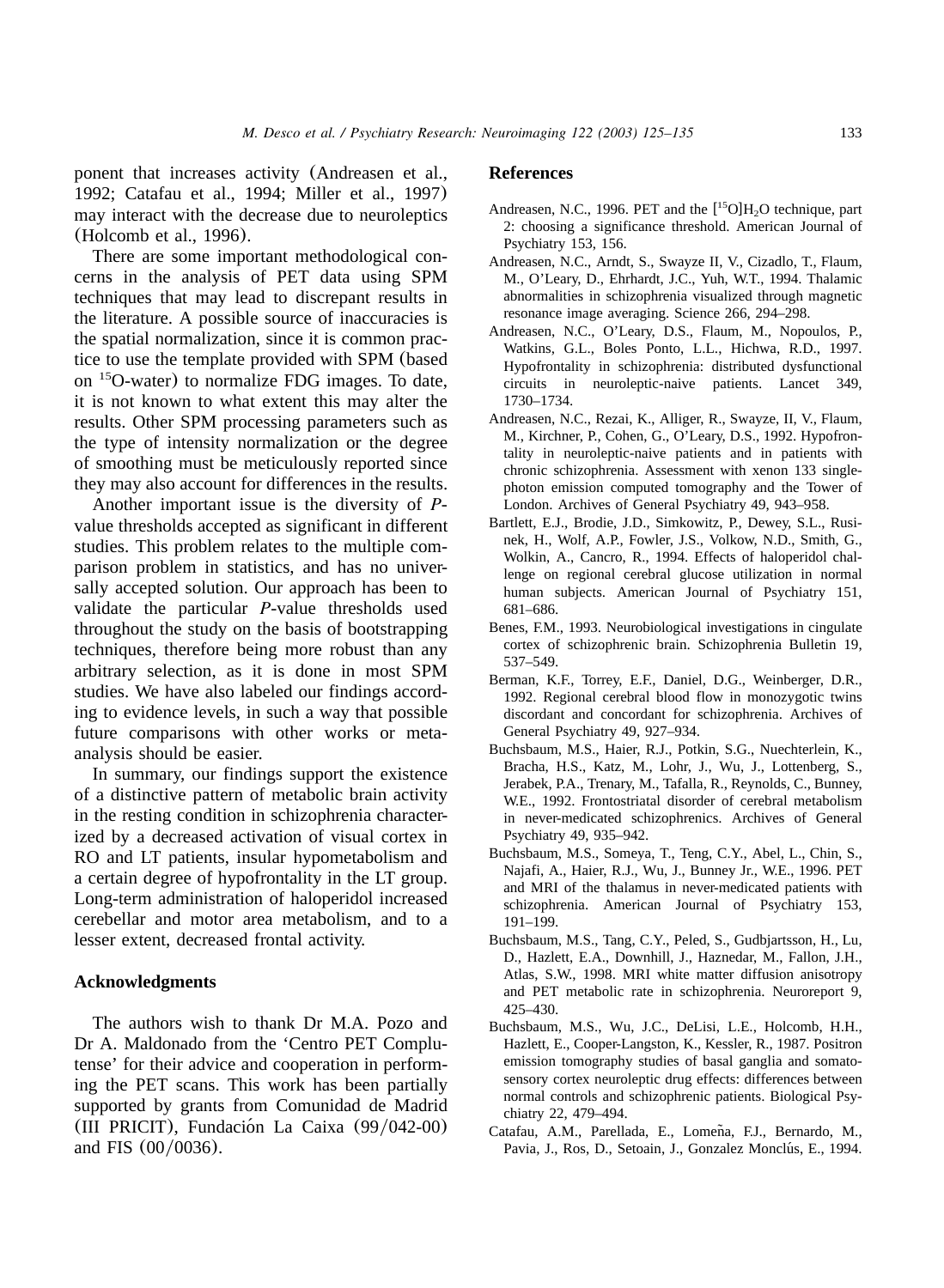<span id="page-9-0"></span>Prefrontal and temporal blood flow in schizophrenia: resting and activation technetium-99m-HMPAO SPECT patterns in young neuroleptic-naive patients with acute disease. Journal of Nuclear Medicine 35, 935–941.

- Crawford, T.J., Puri, B.K., Nijran, K.S., Jones, B., Kennard, C., Lewis, S.W., 1996. Abnormal saccadic distractibility in patients with schizophrenia: a 99mTc-HMPAO SPET study. Psychological Medicine 26, 265–277.
- Crespo-Facorro, B., Kim, J., Andreasen, N.C., O'Leary, D.S., Magnotta, V., 2000. Regional frontal abnormalities in schizophrenia: a quantitative gray matter volume and cortical surface size study. Biological Psychiatry 48, 110–119.
- Curtis, V.A., Bullmore, E.T., Brammer, M.J., Wright, I.C., Williams, S.C., Morris, R.G., Sharma, T.S., Murray, R.M., McGuire, P.K., 1998. Attenuated frontal activation during a verbal fluency task in patients with schizophrenia. American Journal of Psychiatry 155, 1056–1063.
- Deicken, R.F., Zhou, L., Schuff, N., Weiner, M.W., 1997. Proton magnetic resonance spectroscopy of the anterior cingulate region in schizophrenia. Schizophrenia Research 27, 65–71.
- DeLisi, L.E., Holcomb, H.H., Cohen, R.M., Pickar, D., Carpenter, W., Morihisa, J.M., King, A.C., Kessler, R., Buchsbaum, M.S., 1985. Positron emission tomography in schizophrenic patients with and without neuroleptic medication. Journal of Cerebral Blood Flow and Metabolism 5, 201–206.
- Ebmeier, K.P., Lawrie, S.M., Blackwood, D.H., Johnstone, E.C., Goodwin, G.M., 1995. Hypofrontality revisited: a high resolution single photon emission computed tomography study in schizophrenia. Journal of Neurology, Neurosurgery and Psychiatry 58, 452–456.
- Efron, B., Tibshirani, R., 1986. Bootstrap methods for standard errors, confidence intervals, and other measures of statistical accuracy. Statistical Science 1, 54–77.
- Fox, M., Williams, D., 1970. The caudate nucleus-cerebellar pathways: an electrophysiological study of their route though the midbrain. Brain Research 20, 140–144.
- Frackowiak, R.S.J., Friston, K.J., Frith, C.D., Dolan, R.J., Mazziotta, J.C., 1997. Human Brain Function. Academic Press, San Diego.
- Goldstein, J.M., Goodman, J.M., Seidman, L.J., Kennedy, D.N., Makris, N., Lee, H., Tourville, J., Caviness Jr., V.S., Faraone, S.V., Tsuang, M.T., 1999. Cortical abnormalities in schizophrenia identified by structural magnetic resonance imaging. Archives of General Psychiatry 56, 537–547.
- Gur, R.C., Mozley, L.H., Mozley, P.D., Resnick, S.M., Karp, J.S., Alavi, A., Arnold, S.E., Gur, R.E., 1995. Sex differences in regional cerebral glucose metabolism during a resting state. Science 267, 528–531.
- Gur, R.E., Cowell, P., Turetsky, B.I., Gallacher, F., Cannon, T., Bilker, W., Gur, R.C., 1998. A follow-up magnetic resonance imaging study of schizophrenia. Relationship of neuroanatomical changes to clinical and neurobehavioral measures. Archives of General Psychiatry 55, 145–152.
- Holcomb, H.H., Cascella, N.G., Thaker, G.K., Medoff, D.R., Dannals, R.F., Tamminga, C.A., 1996. Functional sites of

neuroleptic drug action in the human brain: PET/FDG studies with and without haloperidol. American Journal of Psychiatry 153, 41–49.

- Hollingshead, A., Frederick, R., 1953. Social stratification and psychiatric disorders. American Sociological Reviews 18, 163–189.
- Kim, J.J., Mohamed, S., Andreasen, N.C., O'Leary, D.S., Watkins, G.L., Boles Ponto, L.L., Hichwa, R.D., 2000. Regional neural dysfunctions in chronic schizophrenia studied with positron emission tomography. American Journal of Psychiatry 157, 542–548.
- Lahti, A.C., Holcomb, H.H., Medoff, D.R., Tamminga, C.A., 1995. Ketamine activates psychosis and alters limbic blood flow in schizophrenia. Neuroreport 6, 869–872.
- Miller, D.D., Andreasen, N.C., O'Leary, D.S., Rezai, K., Watkins, G.L., Ponto, L.L., Hichwa, R.D., 1997. Effect of antipsychotics on regional cerebral blood flow measured with positron emission tomography. Neuropsychopharmacology 17, 230–240.
- Molina Rodriguez, V., Montz Andree, R., Perez Castejon, M.J., Gutierrez Labrador, R., Ferre Navarrete, F., Carreas Delgado, J.L., Rubia Vila, F.J., 1997. Cerebral perfusion correlates of negative symptomatology and Parkinsonism in a sample of treatment-refractory schizophrenics: an exploratory 99mTc-HMPAO SPET study. Schizophrenia Research 25, 11–20.
- Mufson, E.J., Mesulam, M.M., 1984. Thalamic connections of the insula in the rhesus monkey and comments on the paralimbic connectivity of the medial pulvinar nucleus. Journal of Comparative Neurology 227, 109–120.
- Ngan, E.T., Lane, C.J., Ruth, T.J., Liddle, P.F., 2002. Immediate and delayed effects of risperidone on cerebral metabolism in neuroleptic naive schizophrenic patients: correlations with symptom change'. Journal of Neurology. Neurosurgery and Psychiatry 72, 106–110.
- Olney, J.W., Newcomer, J.W., Farber, N.B., 1999. NMDA receptor hypofunction model of schizophrenia. Journal of Psychiatric Research 33, 523–533.
- Pakkenberg, B., 1992. The volume of the mediodorsal thalamic nucleus in treated and untreated schizophrenics. Schizophrenia Research 7, 95–100.
- Rapoport, J.L., Giedd, J.N., Blumenthal, J., Hamburger, S., Jeffries, N., Fernandez, T., Nicolson, R., Bedwell, J., Lenane, M., Zijdenbos, A., Paus, T., Evans, A., 1999. Progressive cortical change during adolescence in childhood-onset schizophrenia. A longitudinal magnetic resonance imaging study. Archives of General Psychiatry 56, 649–654.
- Shihabuddin, L., Buchsbaum, M.S., Hazlett, E.A., Haznedar, M.M., Harvey, P.D., Newman, A., Schnur, D.B., Spiegel Cohen, J., Wei, T., Machac, J., Knesaurek, K., Vallabhajosula, S., Biren, M.A., Ciaravolo, T.M., Luu Hsia, C., 1998. Dorsal striatal size, shape, and metabolic rate in never-medicated and previously medicated schizophrenics performing a verbal learning task. Archives of General Psychiatry 55, 235–243.